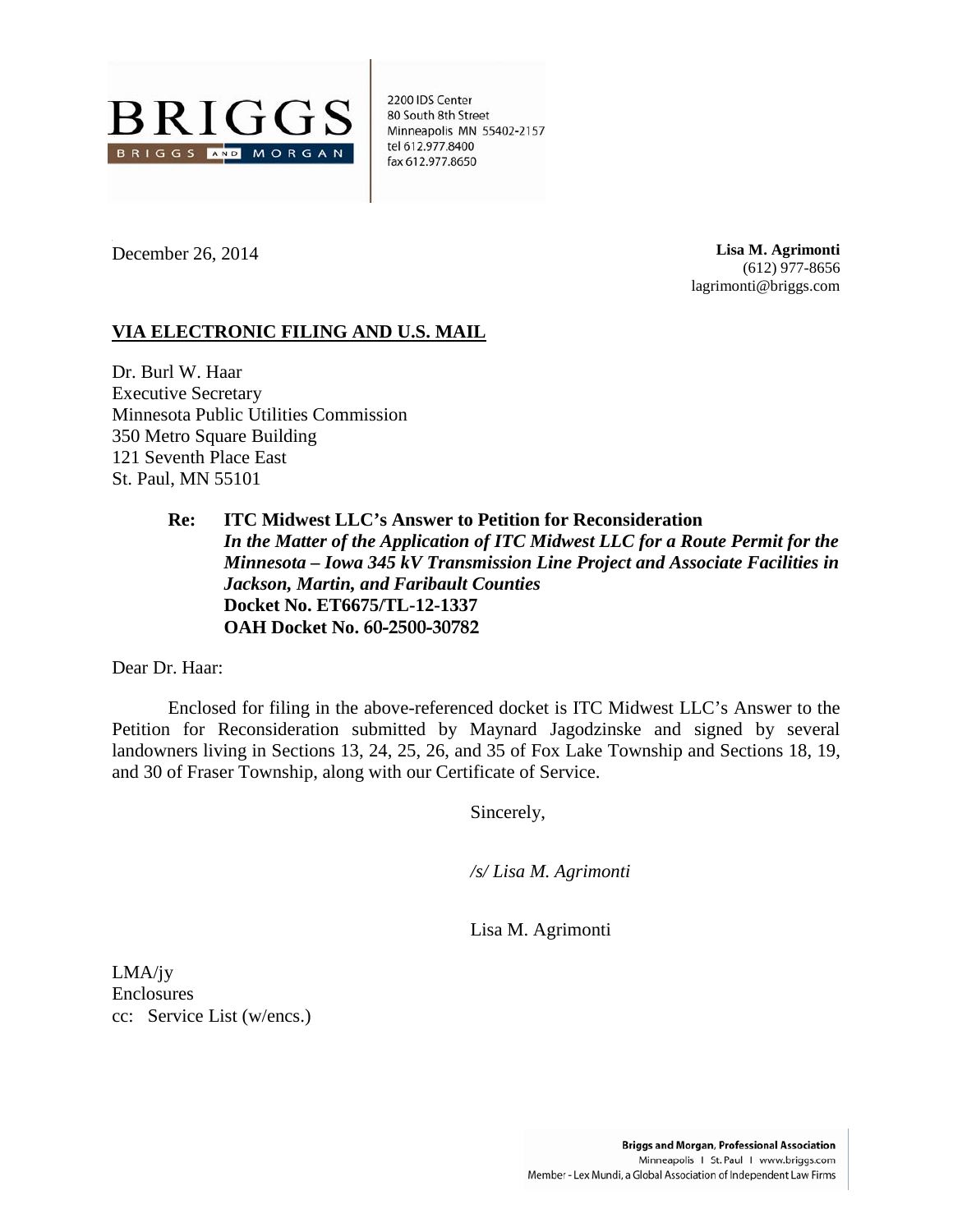# **STATE OF MINNESOTA BEFORE THE MINNESOTA PUBLIC UTILITIES COMMISSION**

Beverly Jones Heydinger David C. Boyd Nancy Lange Dan Lipschultz Betsy Wergin

In the Matter of the Application of ITC Midwest LLC for a Route Permit for the Minnesota – Iowa 345 kV Transmission Line Project in Jackson, Martin, and Faribault Counties

Chair Commissioner Commissioner Commissioner Commissioner

Docket No. ET6675/TL-12-1337

# **ITC MIDWEST LLC'S ANSWER TO JAGODZINSKE PETITION FOR RECONSIDERATION**

# **I. INTRODUCTION**

ITC Midwest LLC ("ITC Midwest") submits this answer to the Petition for Reconsideration ("Petition") of the Minnesota Public Utilities Commission's ("Commission") November 25, 2014 Order Issuing a Route Permit in the abovereferenced Docket ("Route Permit Order") submitted by Maynard Jagodzinske and signed by several landowners living in Sections 13, 24, 25, 26, and 35 of Fox Lake Township and Sections 18, 19, and 30 of Fraser Township ("Jagodzinskes").

In the Route Permit Order, the Commission determined that Modified Route A was the most appropriate route for the Minnesota – Iowa 345 kV Transmission Project ("Project"). The Commission's issuance of a Route Permit for Modified Route A to construct the 345 kV transmission line and associated facilities was appropriate and the Jagodzinskes' Petition seeking designation of a new route should be denied.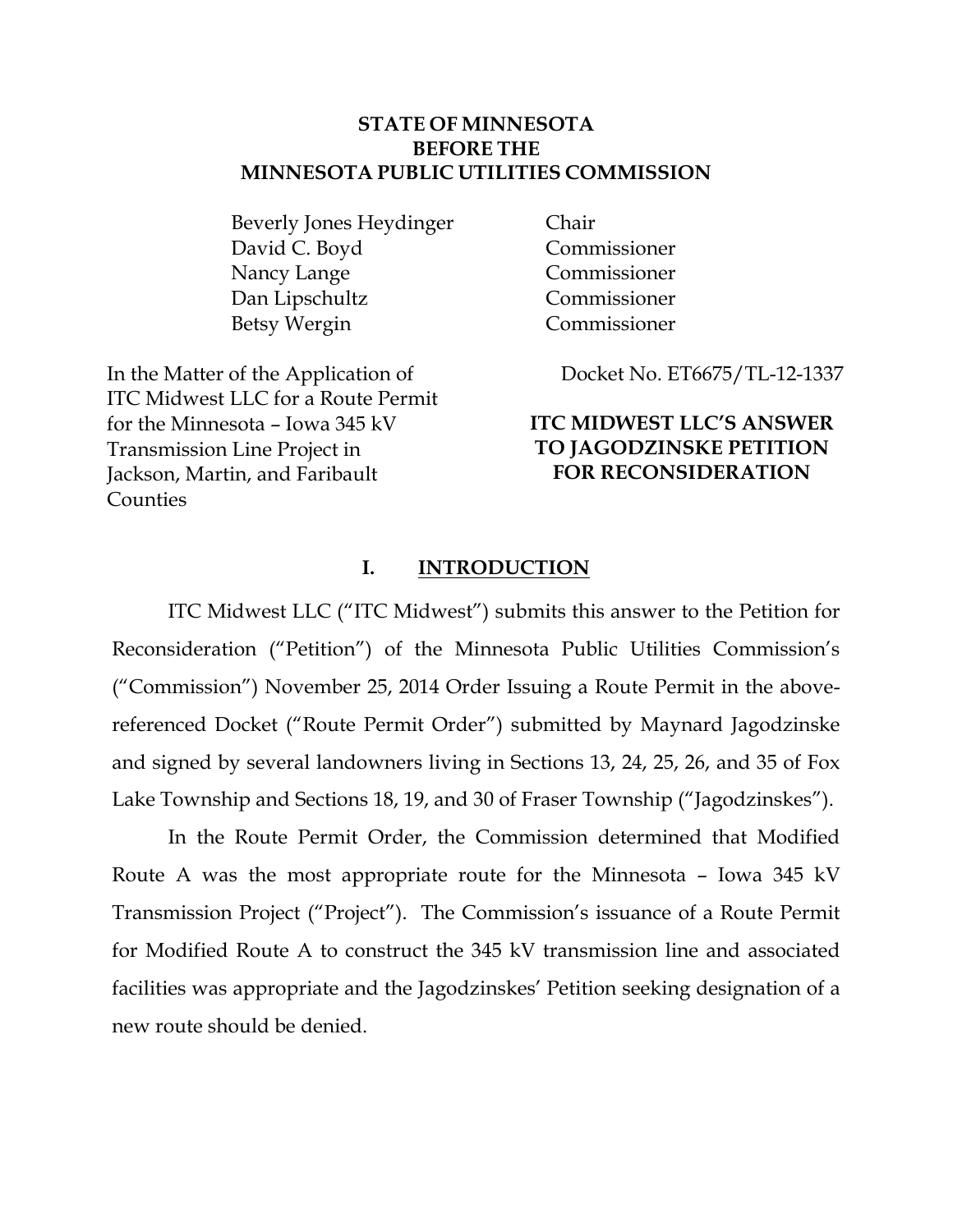# **II. DISCUSSION**

# **A. Reconsideration Standard.**

The Commission may decide to reconsider an order when (1) new issues it has not yet considered are raised; (2) new facts not yet in evidence are presented for consideration; (3) there are errors or ambiguities in the Commission's order; or (4) the Commission is otherwise persuaded to reconsider an order.[1](#page-2-0)

# **B. Jagodzinskes' Petition Fails to Satisfy Reconsideration Criteria.**

The Jagodzinskes request that the Commission reconsider its decision to issue a Route Permit for Modified Route A and, instead, issue a Route Permit for a route that follows Interstate 90 ("I90") between Fox Lake and the intersection of State Highway 15 with the existing 161 kV transmission line.[2](#page-2-1) This is equivalent to Alternative I90-2 that was fully evaluated in the Route Permit proceeding.[3](#page-2-2) As such, the Jagodzinskes' Petition does not satisfy any of the reconsideration criteria and should therefore be denied.

The Jagodzinskes request reconsideration because of several factors, including length, proximity to homes and livestock and costs.[4](#page-2-3) The motion raises no new issues and the facts upon which it is based are not new. The issues and

 $\overline{a}$ 

<span id="page-2-0"></span><sup>&</sup>lt;sup>1</sup> In the Matter of Detailing Criteria and Standards for Measuring an Electric Utility's Good Faith *Efforts in Meeting the Renewable Energy Objectives Under Minn. Stat. § 216B.1691*, ORDER AFTER RECONSIDERATION at 9, Docket No. E999/CI-03-869 (Aug. 13, 2004).

<span id="page-2-1"></span><sup>2</sup> Petition at 1.

<span id="page-2-2"></span><sup>&</sup>lt;sup>3</sup> ITC Midwest notes that one of the maps accompanying the Jagodzinkes' Petition includes handwriting that states a route following I90 "all the way to Blue Earth" is most economical and less intrusive. However, the I90-2 is the only option advanced in the Petition and there is no further detail provided on this option. Further, the Route Permit proceeding also fully evaluated route options that followed I90 farther into Faribault County and determined they were inferior alternatives to Modified Route A. Administrative Law Judge Findings of Fact, Conclusions of Law, and Recommendations ("ALJ Report") at 116, Conclusion 19.

<span id="page-2-3"></span><sup>4</sup> Petition at 1.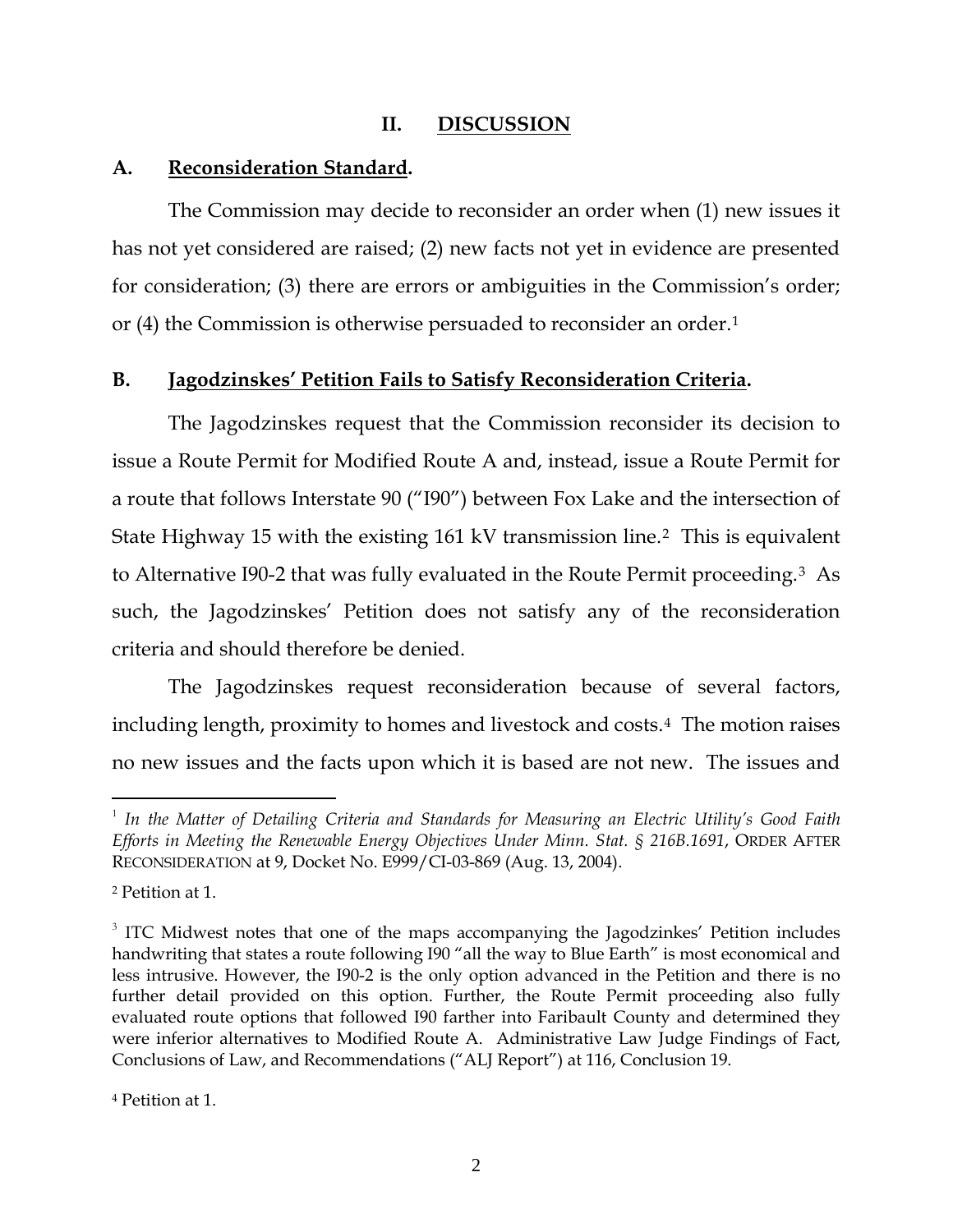facts presented in the Petition were considered in this proceeding in the EIS,<sup>[5](#page-3-0)</sup> in briefing,<sup>[6](#page-3-1)</sup> by the Administrative Law Judge ("ALJ"),<sup>7</sup> and by the Commission.<sup>[8](#page-3-3)</sup>

Alternative I90-2 was developed during the scoping process and evaluated in the draft and final Environmental Impact Statements ("EIS"). The possibility of removing the existing 161 kV line from Lake Charlotte and Fox Lake was also analyzed as part of this alternative.<sup>[9](#page-3-4)</sup> In briefing, the Department of Commerce, Energy Environmental Review and Analysis ("EERA") noted that the decision between I90-2 and Modified Route A was "a very close call" when compared against the factors in Minnesota Rule 7850.4100.[10](#page-3-5) ITC Midwest agreed that I90-2 was most similar to Modified Route A.[11](#page-3-6) ITC Midwest, however, provided evidence that Alternative I90-2 presented operational concerns due to having twice as many miles of triple-circuit construction when compared to Modified Route A.[12](#page-3-7) 

The Administrative Law Judge analyzed Alternative I90-2 in his Findings of Fact, Conclusions of Law, and Recommendations ("ALJ Report") and wrote an accompanying memorandum that specifically evaluated Alternative I90-2 compared to Modified Route A. The ALJ determined that Modified Route A was preferred because it (i) was more reliable because it minimized the amount of

<span id="page-3-0"></span> $5$  Ex. 32, Middleton Rebuttal at Schedule 29; Ex. 117, Final Environmental Impact Statement ("FEIS") at Chapter 5, Section 6.1, and Chapter 7.

<span id="page-3-1"></span><sup>6</sup> EERA Initial Comments at 2-6; ITC Midwest Reply Br. at 2-13; Ex. 108A, Draft Environmental Impact Statement (DEIS) at Map 3-8; Ex. 117, FEIS at Map 3-8.

<span id="page-3-2"></span><sup>7</sup> ALJ Report at 122-23.

<span id="page-3-3"></span><sup>8</sup> Route Permit Order at 8-9.

<span id="page-3-4"></span><sup>9</sup> Ex. 108A, DEIS at Section 3.6.1 and Table 3-1; Ex. 117, FEIS at Section 3.6.1 and Table 3-1.

<span id="page-3-5"></span><sup>10</sup> EERA Initial Comments at 5.

<span id="page-3-6"></span><sup>11</sup> ITC Midwest Reply Br. at 3.

<span id="page-3-7"></span><sup>12</sup> ITC Midwest Reply Br. at 9 and Table 1.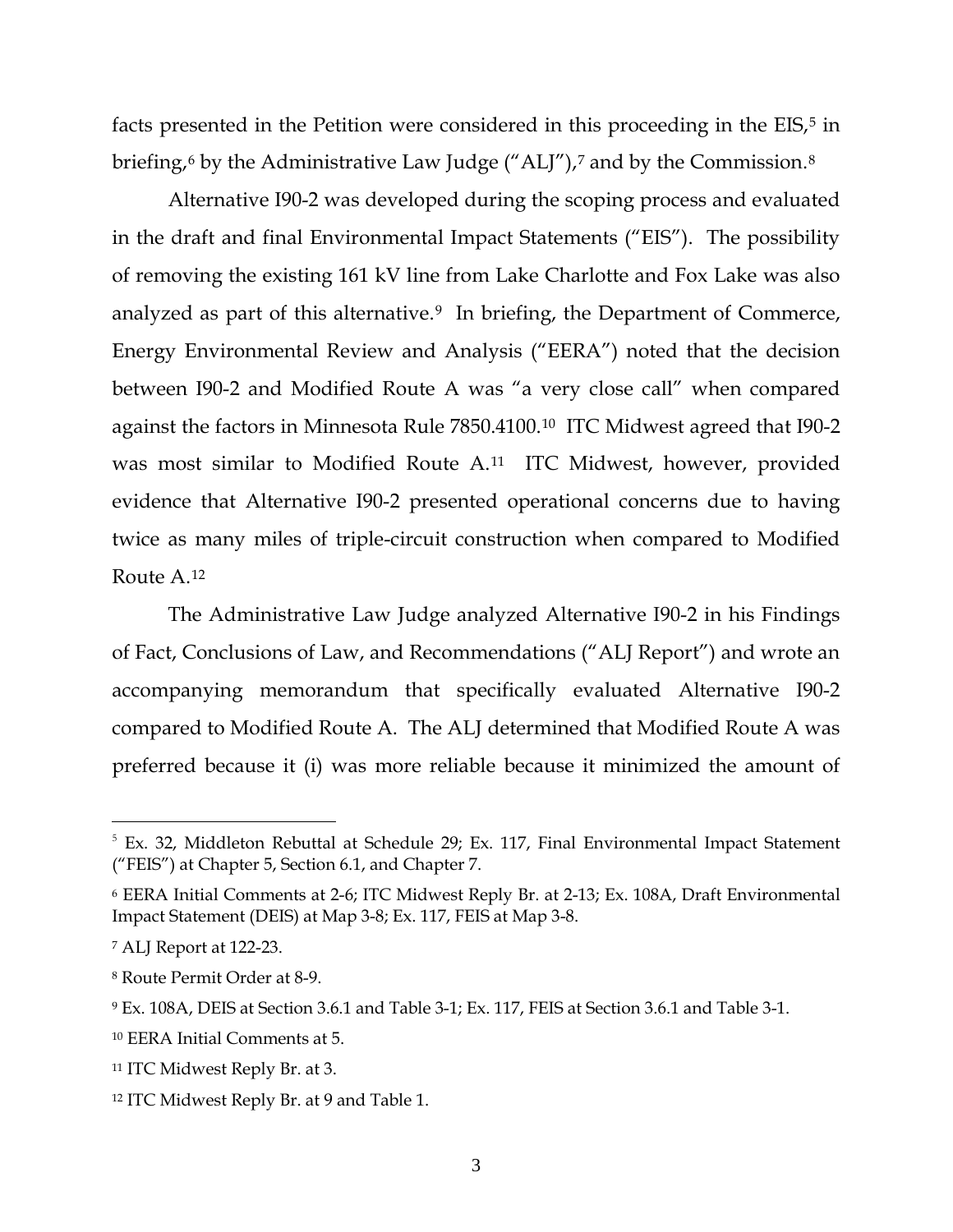triple circuit miles and (ii) had public support.[13](#page-4-0) In making his recommendation, the ALJ carefully considered the record, the testimony provided during the public hearings, and comments received during the public hearing comment period.[14](#page-4-1) The Commission also considered the information in the record and the ALJ Report in authorizing construction of the Project along Modified Route A.[15](#page-4-2) 

The Petition also fails to identify any errors or ambiguities in the Commission's Route Permit Order. Rather, the Jagodzinskes challenge the Commission's judgment based on undisputed facts. Finally, the Jagodzinskes have not provided any other persuasive information that would warrant reconsideration.

#### **III. CONCLUSION**

For the reasons set forth above, particularly the Jagodzinskes' failure to raise new issues not yet considered by the Commission, or present any new facts not yet in evidence, ITC Midwest respectfully requests that the Commission deny the Jagodzinskes' Petition.

Dated: December 26, 2014 **Respectfully submitted:**

# **BRIGGS AND MORGAN**

By: */s/ Lisa M. Agrimonti* Lisa M. Agrimonti (#272474) Kodi Jean Church (#391056) 2200 IDS Center 80 South Eighth Street Minneapolis, MN 55402 (612) 977-8400 **Attorneys for ITC Midwest LLC**

<span id="page-4-0"></span> $^{13}$  ALJ Report at 122-23.

<span id="page-4-1"></span><sup>14</sup> For consideration of public comment, *see* ALJ Report at F.384 to F.392 and at 122-123.

<span id="page-4-2"></span><sup>15</sup> Route Permit Order at 8-9.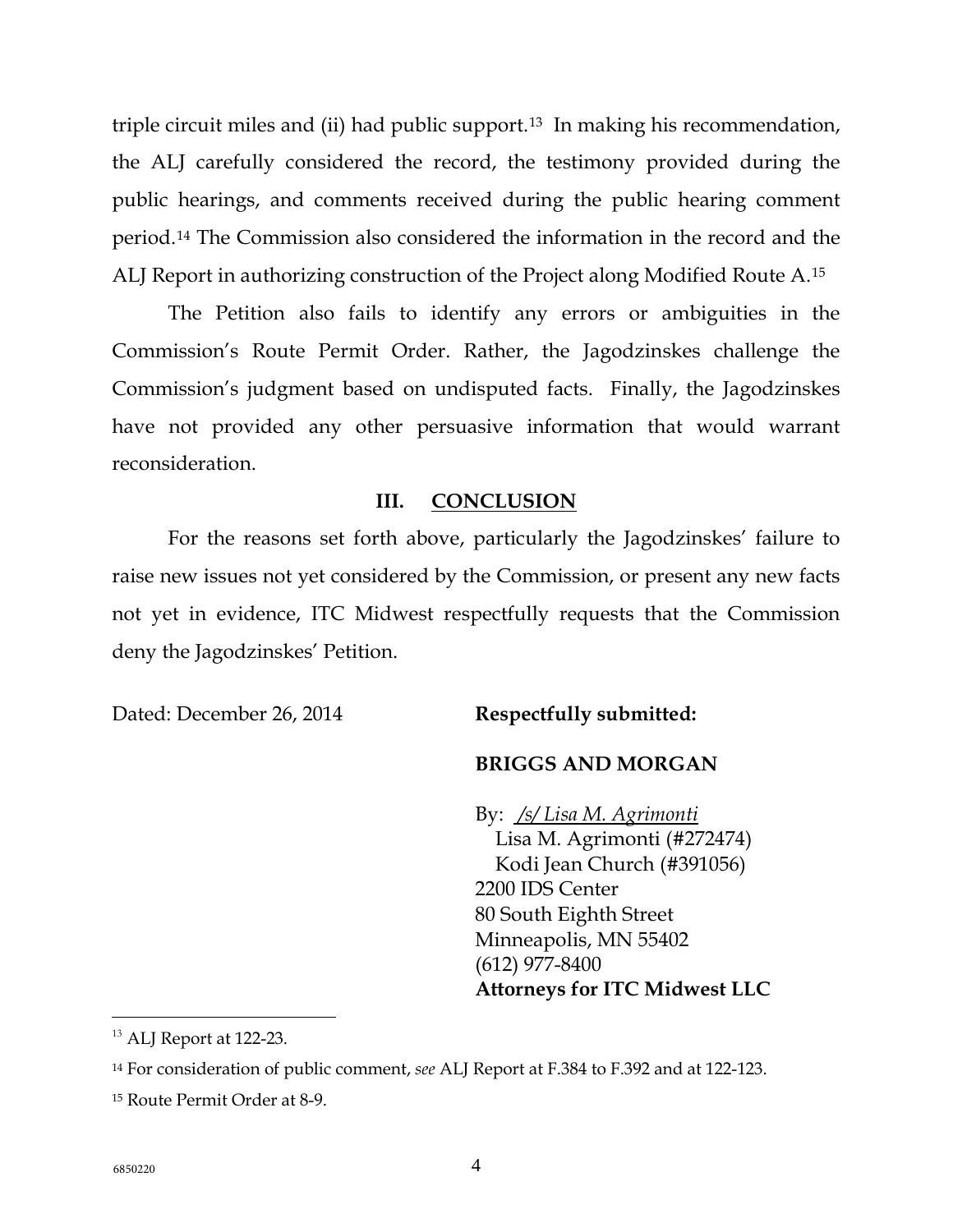In the Matter of the Application of ITC Midwest LLC for a Route Permit for the Minnesota – Iowa 345 kV Transmission Line Project in Jackson, Martin, and Faribault Counties

#### **CERTIFICATE OF SERVICE**

Jill N. Yeaman certifies that on the 26th day of December, 2014, she efiled a true and correct copy of the following document via eDockets (www.edockets.state.mn.us):

1. ITC MIDWEST LLC'S ANSWER TO JAGODZINSKE PETITION FOR RECONSIDERATION.

Said document was also served via U.S. Mail and email through the eDockets system as designated on the Official Service List on file with the Minnesota Public Utilities Commission in the above-referenced docket.

> */s/ Jill N. Yeaman* Jill N. Yeaman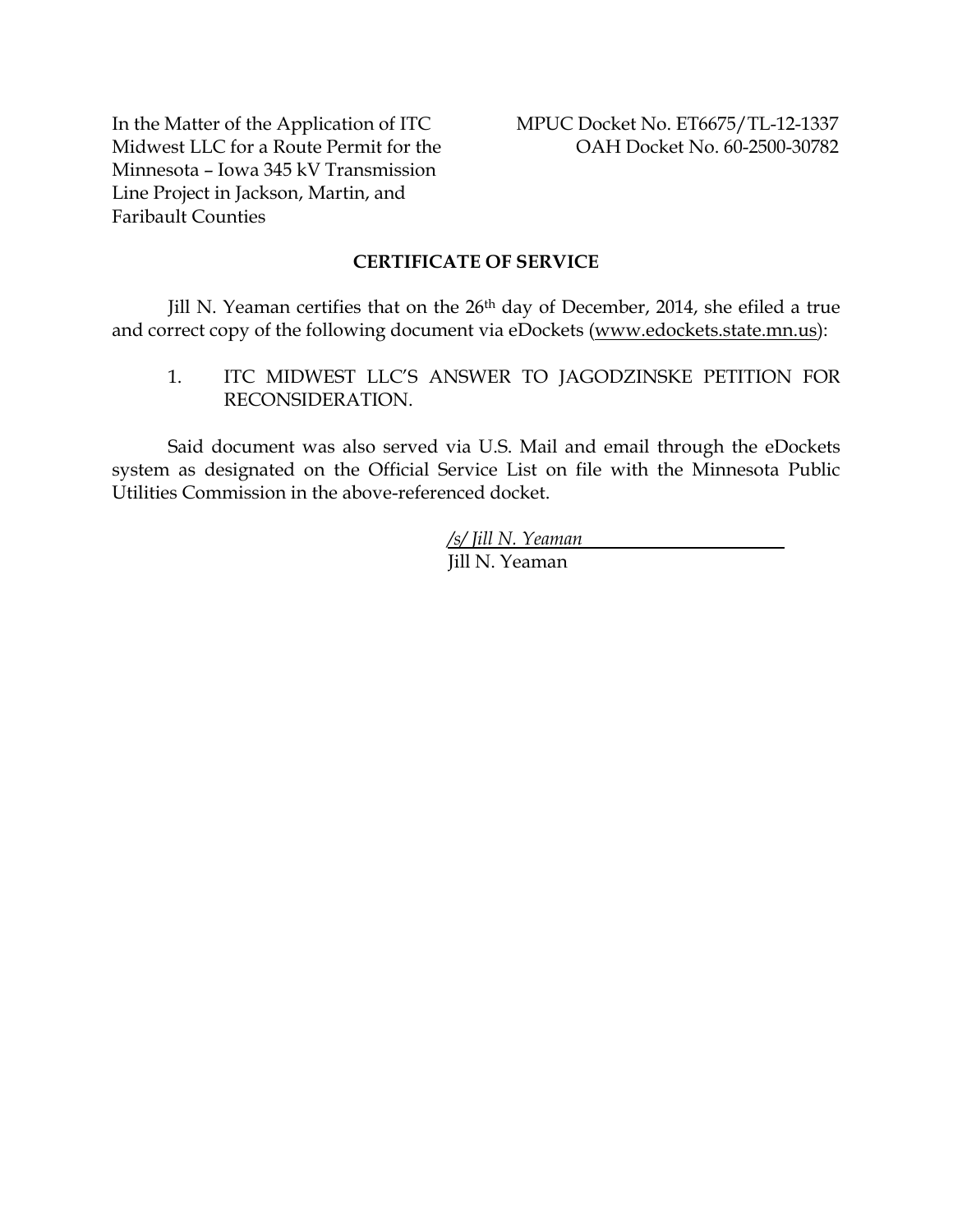| <b>First Name</b> | Last Name                      | Email                                                    | Company Name              | Address                                                                         | <b>Delivery Method</b>    | <b>View Trade Secret</b> | Service List Name                                 |
|-------------------|--------------------------------|----------------------------------------------------------|---------------------------|---------------------------------------------------------------------------------|---------------------------|--------------------------|---------------------------------------------------|
| Henry and Viola   | Aberson Revok. Living<br>Trust | N/A                                                      |                           | 1314 80th St. SE<br>Rochester,<br><b>MN</b><br>55904                            | Paper Service             | No                       | OFF_SL_12-1337_Official<br><b>CC Service List</b> |
| Lisa              | Agrimonti                      | lagrimonti@briggs.com                                    | Briggs And Morgan, P.A.   | 2200 IDS Center80 South<br>8th Street<br>Minneapolis,<br><b>MN</b><br>55402     | <b>Electronic Service</b> | No                       | OFF_SL_12-1337_Official<br><b>CC Service List</b> |
| Julia             | Anderson                       | Julia.Anderson@ag.state.m Office of the Attorney<br>n.us | General-DOC               | 1800 BRM Tower<br>445 Minnesota St<br>St. Paul,<br><b>MN</b><br>551012134       | <b>Electronic Service</b> | Yes                      | OFF_SL_12-1337_Official<br><b>CC Service List</b> |
| Duane             | Behrens                        | porkb@yourstarnet.net                                    |                           | 1692 160th Ave<br>Fairmont,<br><b>MN</b><br>56031                               | Paper Service             | No                       | OFF_SL_12-1337_Official<br><b>CC Service List</b> |
| Christina         | <b>Brusven</b>                 | cbrusven@fredlaw.com                                     | Fredrikson Byron          | 200 S 6th St Ste 4000<br>Minneapolis,<br><b>MN</b><br>554021425                 | <b>Electronic Service</b> | No                       | OFF_SL_12-1337_Official<br><b>CC Service List</b> |
| Richard           | Caldecott                      | richardcaldecott@caldecott<br>andforro.com               |                           | 4669 White Bear Pkwy<br>White Bear Lake,<br><b>MN</b><br>55110                  | Paper Service             | No                       | OFF_SL_12-1337_Official<br><b>CC Service List</b> |
| Matthew S.        | Carstens                       | mcarstens@itctransco.com                                 | <b>ITC Holdings Corp.</b> | 123 5th Street SE<br>Cedar Rapids,<br>IA<br>52401                               | <b>Electronic Service</b> | No                       | OFF_SL_12-1337_Official<br><b>CC Service List</b> |
| Kodi              | Church                         | kchurch@briggs.com                                       | Briggs & Morgan           | 2200 IDS Center<br>80 South Eighth Street<br>Minneapolis,<br>Minnesota<br>55402 | <b>Electronic Service</b> | No                       | OFF_SL_12-1337_Official<br>CC Service List        |
| Katie             | <b>Clark Sieben</b>            | katie.clark.sieben@state.m<br>n.us                       | <b>DEED</b>               | 332 Minnesota St, #E200<br>1st National Bank Bldd<br>Saint Paul,<br>MN<br>55101 | <b>Electronic Service</b> | No                       | OFF_SL_12-1337_Official<br><b>CC Service List</b> |
| Warren J          | Day                            | warren@warrendaylaw.co<br>m                              | Attorney-At-Law           | 2010 Hawkinson Rd<br>Oregon,<br>WI<br>53575                                     | <b>Electronic Service</b> | No                       | OFF_SL_12-1337_Official<br><b>CC Service List</b> |
|                   |                                |                                                          |                           |                                                                                 |                           |                          |                                                   |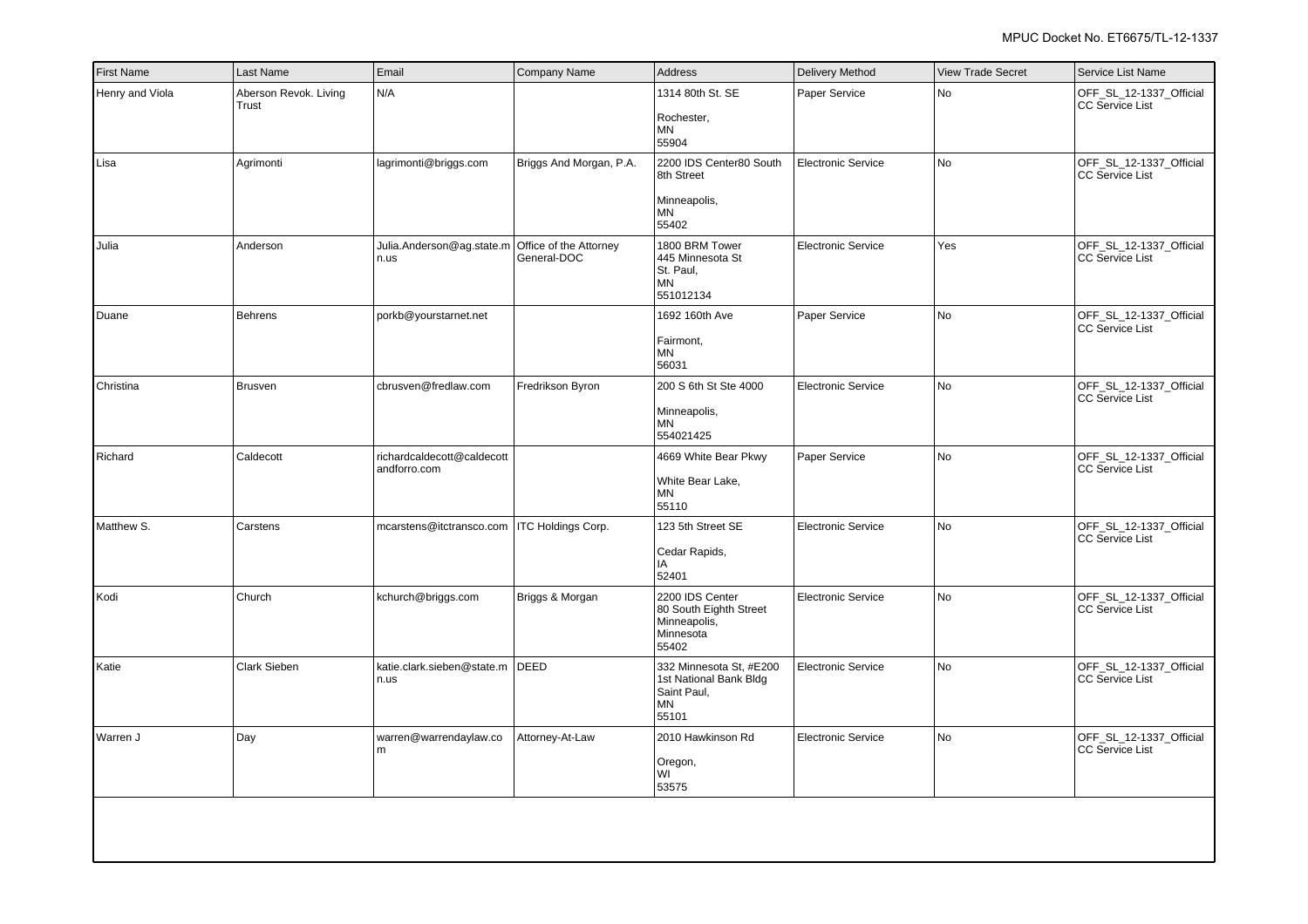| <b>First Name</b> | Last Name          | Email                                                    | Company Name                          | <b>Address</b>                                                                              | Delivery Method           | <b>View Trade Secret</b> | Service List Name                                 |
|-------------------|--------------------|----------------------------------------------------------|---------------------------------------|---------------------------------------------------------------------------------------------|---------------------------|--------------------------|---------------------------------------------------|
| Randall           | Doneen             | randall.doneen@state.mn.u<br>l S                         | Department of Natural<br>Resources    | 500 Lafayette Rd, PO Box<br>25<br>Saint Paul,<br><b>MN</b><br>55155                         | <b>Electronic Service</b> | Yes                      | OFF_SL_12-1337_Official<br><b>CC Service List</b> |
| Scott             | Ek                 | scott.ek@state.mn.us                                     | <b>Public Utilities Commission</b>    | 121 7th Place East<br>Suite 350<br>St. Paul,<br><b>MN</b><br>55101                          | <b>Electronic Service</b> | Yes                      | OFF_SL_12-1337_Official<br><b>CC Service List</b> |
| Sharon            | Ferguson           | sharon.ferguson@state.mn   Department of Commerce<br>.us |                                       | 85 7th Place E Ste 500<br>Saint Paul,<br>ΜN<br>551012198                                    | <b>Electronic Service</b> | Yes                      | OFF SL 12-1337 Official<br><b>CC Service List</b> |
| Travis            | Germundson         | travis.germundson@state.<br>mn.us                        |                                       | Board of Water & Soil<br><b>Resources</b><br>520 Lafayette Rd<br>Saint Paul,<br>ΜN<br>55155 | <b>Electronic Service</b> | Yes                      | OFF_SL_12-1337_Official<br><b>CC Service List</b> |
| David             | Grover             | dgrover@itctransco.com                                   | <b>ITC Midwest</b>                    | 901 Marquette Avenue<br><b>Suite 1950</b><br>Minneapolis,<br>ΜN<br>55402                    | <b>Electronic Service</b> | No                       | OFF_SL_12-1337_Official<br><b>CC Service List</b> |
| Burl W.           | Haar               | burl.haar@state.mn.us                                    | Public Utilities Commission Suite 350 | 121 7th Place East<br>St. Paul,<br>MN<br>551012147                                          | <b>Electronic Service</b> | Yes                      | OFF_SL_12-1337_Official<br><b>CC Service List</b> |
| Susan             | Heffron            | susan.heffron@state.mn.us   MN Pollution Control         | Agency                                | 520 Lafayette Rd<br>Saint Paul,<br><b>MN</b><br>55155                                       | <b>Electronic Service</b> | Yes                      | OFF_SL_12-1337_Official<br><b>CC Service List</b> |
| Timothy           | lannettoni         | tiannettoni@itctransco.com   ITC Trans Co                |                                       | 123 Fifth Street SE<br>Cedar Rapids,<br>IA<br>52401                                         | <b>Electronic Service</b> | No                       | OFF_SL_12-1337_Official<br><b>CC Service List</b> |
| Maynard           | Jagodzinske        | IN/A                                                     |                                       | 1506 120th Ave<br>Welcome,<br><b>MN</b><br>56181-1380                                       | Paper Service             | l No                     | OFF SL 12-1337 Official<br><b>CC Service List</b> |
| Sarah             | Jagodzinske Rohman | sjago@hotmail.com                                        |                                       | 1126 150th St<br>Welcome,<br><b>MN</b><br>56181                                             | Paper Service             | No                       | OFF_SL_12-1337_Official<br><b>CC Service List</b> |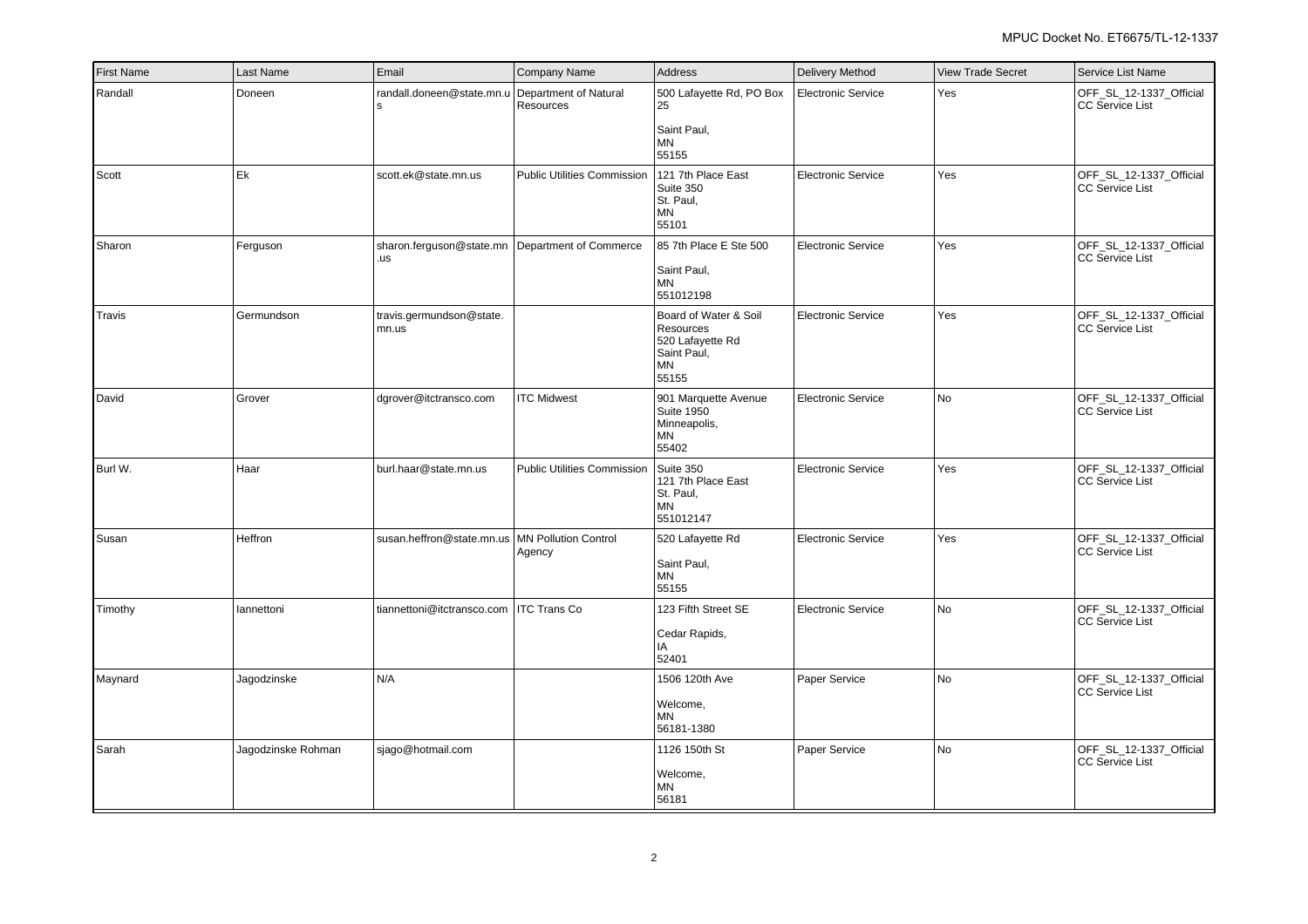| <b>First Name</b> | Last Name | Email                                                 | Company Name                                                      | Address                                                                       | <b>Delivery Method</b>    | <b>View Trade Secret</b> | Service List Name                                 |
|-------------------|-----------|-------------------------------------------------------|-------------------------------------------------------------------|-------------------------------------------------------------------------------|---------------------------|--------------------------|---------------------------------------------------|
| Linda             | Jensen    | linda.s.jensen@ag.state.m<br>n.us                     | Office of the Attorney<br>General-DOC                             | 1800 BRM Tower 445<br>Minnesota Street<br>St. Paul,<br><b>MN</b>              | <b>Electronic Service</b> | <b>No</b>                | OFF_SL_12-1337_Official<br><b>CC Service List</b> |
| Ray               | Kirsch    | Raymond.Kirsch@state.mn Department of Commerce<br>.us |                                                                   | 551012134<br>85 7th Place E Ste 500<br>St. Paul,<br>MN<br>55101               | <b>Electronic Service</b> | Yes                      | OFF_SL_12-1337_Official<br><b>CC Service List</b> |
| Stacy             | Kotch     | Stacy.Kotch@state.mn.us                               | <b>MINNESOTA</b><br><b>DEPARTMENT OF</b><br><b>TRANSPORTATION</b> | 395 John Ireland Blvd.<br>St. Paul,<br><b>MN</b><br>55155                     | <b>Electronic Service</b> | Yes                      | OFF_SL_12-1337_Official<br><b>CC Service List</b> |
| Karen             | Kromar    | karen.kromar@state.mn.us                              | <b>MN Pollution Control</b><br>Agency                             | 520 Lafayette Rd<br>Saint Paul,<br><b>MN</b><br>55155                         | <b>Electronic Service</b> | Yes                      | OFF_SL_12-1337_Official<br><b>CC Service List</b> |
| James             | LaFave    | james.lafave@state.mn.us                              | Office of Administrative<br>Hearings                              | PO Box 64620<br>St. Paul,<br><b>MN</b><br>55164-0620                          | <b>Electronic Service</b> | Yes                      | OFF_SL_12-1337_Official<br><b>CC Service List</b> |
| John              | Lindell   | agorud.ecf@ag.state.mn.us                             | Office of the Attorney<br>General-RUD                             | 1400 BRM Tower<br>445 Minnesota St<br>St. Paul,<br><b>MN</b><br>551012130     | <b>Electronic Service</b> | Yes                      | OFF_SL_12-1337_Official<br><b>CC Service List</b> |
| Susan             | Medhaug   | Susan.medhaug@state.mn Department of Commerce<br>.us  |                                                                   | Suite 500, 85 Seventh<br>Place East<br>St. Paul,<br><b>MN</b><br>551012198    | Electronic Service        | Yes                      | OFF_SL_12-1337_Official<br><b>CC Service List</b> |
| Jocelyn           | Olson     | jocelyn.olson@ag.state.mn.<br>us                      | Office of the Attorney<br>General-PUC                             | 900 Bremer Tower, 445<br>Minnesota St<br>St. Paul,<br><b>MN</b><br>55101-2127 | <b>Electronic Service</b> | Yes                      | OFF_SL_12-1337_Official<br><b>CC Service List</b> |
| Carol A.          | Overland  | overland@legalectric.org                              | Legalectric - Overland Law<br>Office                              | 1110 West Avenue<br>Red Wing,<br>MN<br>55066                                  | <b>Electronic Service</b> | No                       | OFF_SL_12-1337_Official<br><b>CC Service List</b> |
|                   |           |                                                       |                                                                   |                                                                               |                           |                          |                                                   |